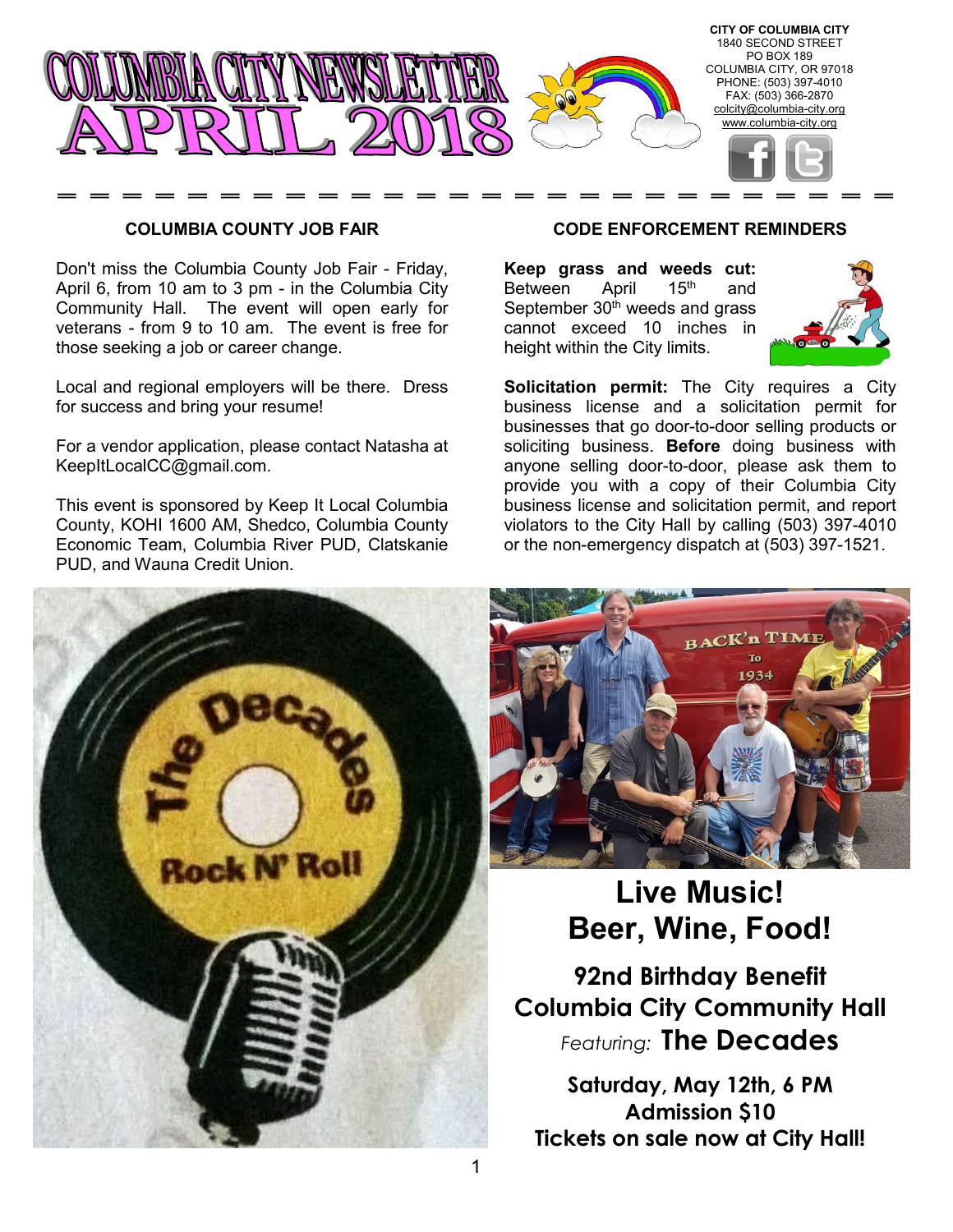Join us in honoring all American veterans on Monday, May 28 from 11 am to noon at the Columbia City Veterans Park. Here's the tentative program for this year's ceremony:

**"Dawning of the Day" Welcome Color Guard "To the Colors"/Flag Raising Pledge of Allegiance "Star Spangled Banner" United States Service Branch Flag Raising "Taps"/Placement of Wreath Missing Man Table and Honors Ceremony American History - Our Hope for the Future Prayer "God Bless America" Closing Remarks "Scotland the Brave"**

Shuttle service to and from the event will be provided again this year. Please mark your calendars and watch for more details in next month's newsletter!

# **ST. HELENS GARDEN CLUB SPRUCES UP VETERANS PARK**

Members of the St. Helens Garden Club are back at work sprucing up the Columbia City Veterans Park for the coming season.



# **Volunteers needed!**

**Help spruce up the Veterans Park! Work with the Garden Club Members during their next Veterans Park visit!**

**Monday, April 23rd at 10 am**

# **BIANNUAL BURN PERIOD**

The biannual burn period will **begin on Saturday, April 7th, and end on Sunday, April 22nd.** The burn period is for yard debris only and it must be a burn day. Burn barrels are prohibited. **Call (503) 397-4800 for burn day information before you burn. Burn permits are required prior to burning!** Permits may be obtained at City Hall or at any Fire Station within the Columbia River Fire & Rescue District or online at www.crfr.com.

Spring cleaning is just around the corner! Now is the time to get rid of that unwanted junk - old appliances, scrap metal, yard debris, old furniture, newspaper, solidified latex paint cans, unwanted items, etc. The annual Spring Cleanup Day will be held on **Saturday, April 7th, 2018, from 8 am to noon** at the Columbia City School. You can drop off your yard debris, trees and limbs for FREE for the first two loads. Extra bulky waste or hard-todispose-of items, such as old furniture or mattresses, more than two loads of yard debris, lawn mowers, etc. will be accepted for a fee. The following minimum charges apply to other items:

**Yard debris, trees and limbs First two loads FREE - \$5.00 per load after two Car load of junk - \$5.00 Pick-up load of junk - \$10.00 Trailer load of junk - \$15.00 Refrigerators/freezers/air conditioners - \$10.00 Other appliances - \$5.00 Car batteries FREE Car or pick-up tires - \$2.00 Commercial truck tires - \$4.00** *NO tires on rims NO commercial truck loads NO wet garbage NO burn piles NO painted wood NO lumber NO construction debris NO sod*

Handicapped or elderly citizens needing assistance with transporting items to the event site may contact City Hall prior to the day of the event by calling (503) 397-4010.



**Act as if what you do makes a difference. It does.** *~ William James ~*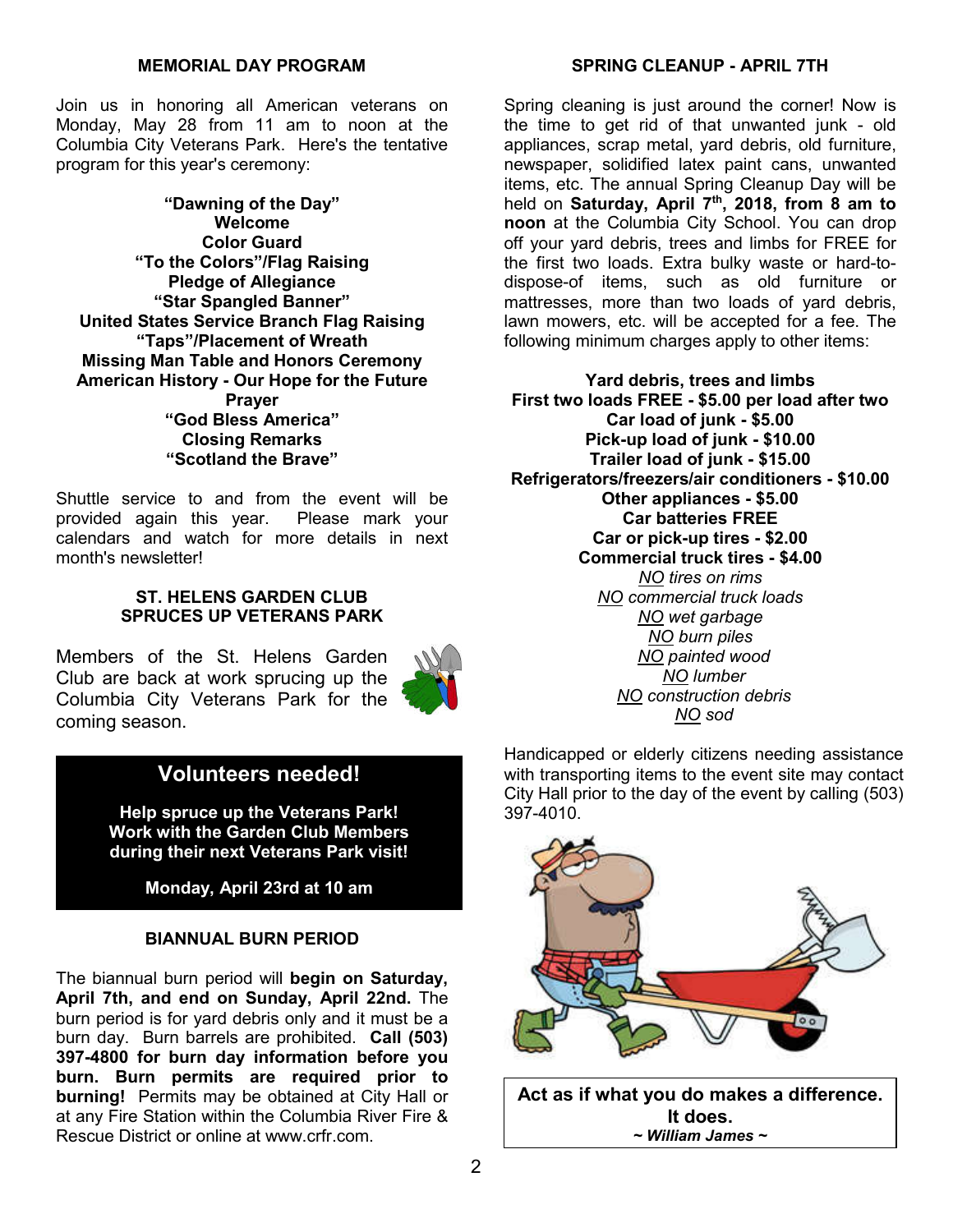## **RESERVE OFFICER STEVEN BUBAR JOINS THE POLICE DEPARTMENT**



*Reserve Officer Steven Bubar recently graduated from the Reserve Police Academy and was sworn in during a Council Meeting in March 2018. Chief McGlothlin presents Officer Bubar with his badge.*

#### **HARVARD PARK VANDALISM**

The flowers and other landscaping in our parks are for everyone's enjoyment. Unfortunately, someone has been damaging the daffodils in Harvard Park. If you see people picking the flowers or causing harm to any of the other landscaping, please report them to authorities by calling 503-397-4010 or 503-397-1521. Thank you.



#### **PREPARE OUT LOUD**

Join the American Red Cross for *Prepare Out Loud,* the 9.0 magnitude earthquake and disaster preparedness presentation. Learn the science and history behind the Cascadia Subduction Zone and the simple steps you can take to be ready for the big one and disasters of all kinds.

**April 5th - 7:30 pm** Boys and Girls Club 454 SE 165th Avenue, Portland, OR 97233 **April 9th - 7:30 pm** Newberg Christian Church 2315 Villa Rd., Newberg, OR 97132 Register for free at: redcross.org/PrepareOutLoud

#### **CITY PARKS BECOME NO SMOKING/NO VAPING ZONES**



The City Council recently adopted no smoking/no vaping regulations<br>for all City Parks. The for all City Parks. The smoking/vaping ban will take effect on April 15, 2018.

#### **ANNUAL SPRING GARDEN FAIR**

Don't miss the **Columbia County Master GardenerTM Association's 23rd Spring Garden Fair** on **April 28th** at St. Helens High School Commons, 2375 Gable Road. The sale starts at 9 am and ends at 3 pm. Admission and parking are free. Please carpool.

Certified Master Gardeners offer 5,000 tomatoes in more than 30 varieties for only \$1.50 per plant, tomato and general gardening information, raffle tickets, hourly prizes and displays.



Raffle tickets are on sale now for \$1.00 each from many Master Gardeners and at the OSU Extension Service in St. Helens. Dozens of local vendors will offer annuals, trees, shrubs, perennials, vegetables, ceramics, trellises, garden art, herbs, containers, hanging baskets and more as prizes.

#### **LOST AND FOUND**

Some beaded jewelry was found in the Veterans Park in March. If you think it belongs to you, please contact City Hall.

#### **JOIN US FOR SPRING TEA AT THE CAPLES HOUSE MUSEUM**

On Sunday, April 29, from 2 to 4 pm, the Caples House Museum is hosting an oldfashioned Afternoon Tea to benefit the Dr. Charles Caples House Restoration Project. Adults \$25.00, children 12 and under \$12.50. Caples House



Museum - 1925 First Street, Columbia City. For more information, call (503) 397-5390 or send an email to CaplesHouse@comcast.net.

**TO REPORT WATER AND SEWER EMERGENCIES OUTSIDE OF NORMAL WORK HOURS, CALL (503) 397-1521.**

The dispatcher will contact the appropriate on-call person to respond to the situation.